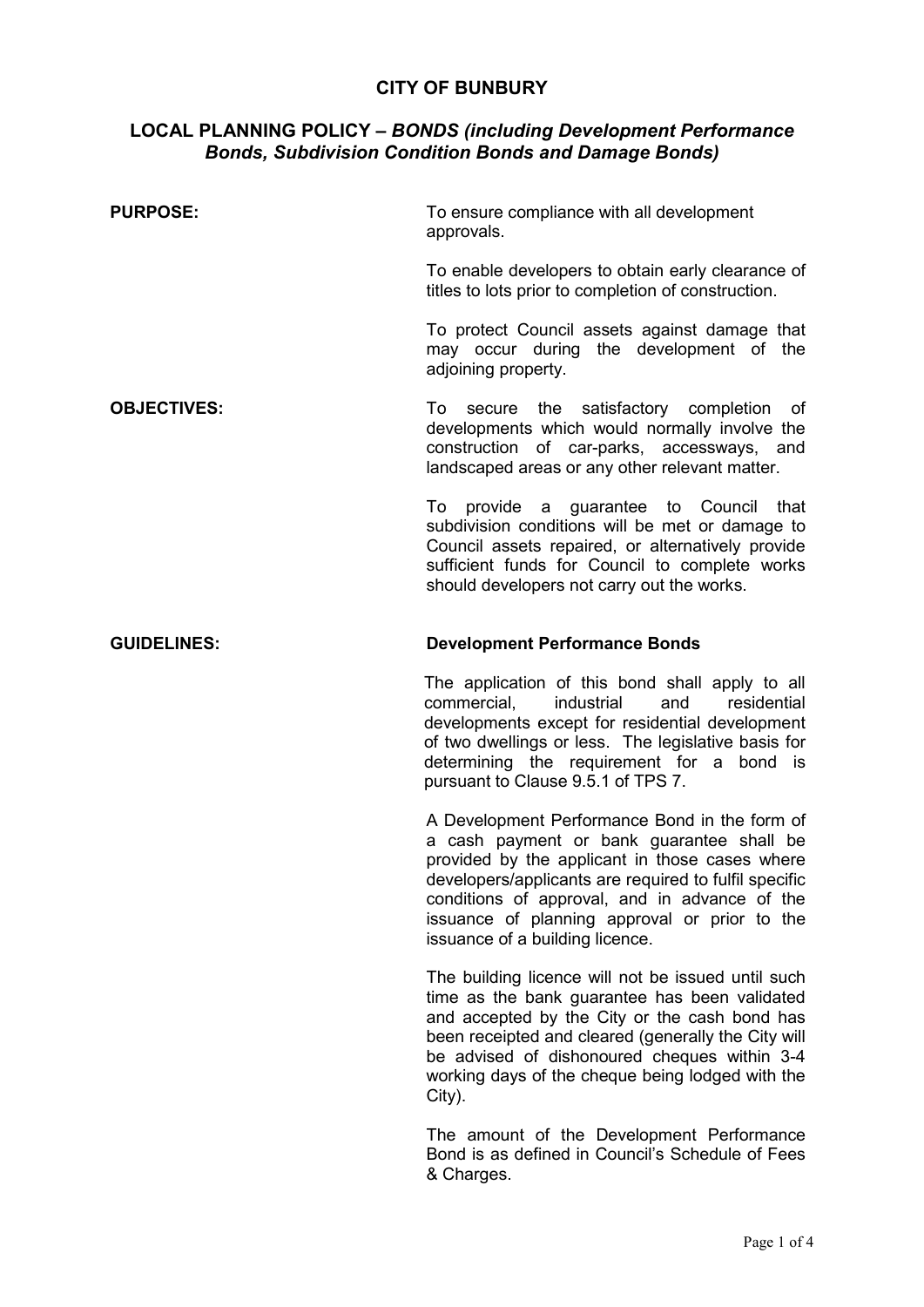In the event that a developer fails to complete the specified works, such works may be completed by the Council, or its appointed agents, and the cost of such works shall be met in part or whole from the Development Performance Bond.

The Development Performance Bond shall not be constrained by an approval expiry date as its termination is dependent on the relevant planning condition(s) being satisfied.

The progressive review of a Development Performance Bond can be made in accordance with the relevant planning condition(s) being progressed or satisfied as considered appropriate by the City and to the satisfaction of the Manager Development Services.

#### **Subdivision Condition Bonds**

In lieu of completing certain conditions of subdivision pertaining to engineering works, the City will accept cash bonds or bank guarantees.

Bonding of subdivision conditions will be considered only if roads are constructed to subbase level and the developer provides a written undertaking to complete the works in a timely manner.

The value of a bond for early clearance of conditions shall be calculated as the value of outstanding works plus 20%. The value may be based on the contract value of the works or on Council construction rates at the discretion of the authorised person.

The City will not issue the "Clearance of Conditions" letter until such time as the bank guarantee has been validated and accepted by the City or the cash bond has been receipted and cleared (generally the City will be advised of dishonoured cheques within 3-4 working days of the cheque being lodged with the City).

### **Damage Bonds**

The application of this bond will apply to all development within the City of Bunbury that is seeking a building licence {ie. residential (including minor additions, swimming pool applications etc), industrial and commercial} to ensure that Council assets are protected against damage.

The amount of the Damage Bond is as defined in Council's Schedule of Fees & Charges and is required to be paid prior to the issuance of a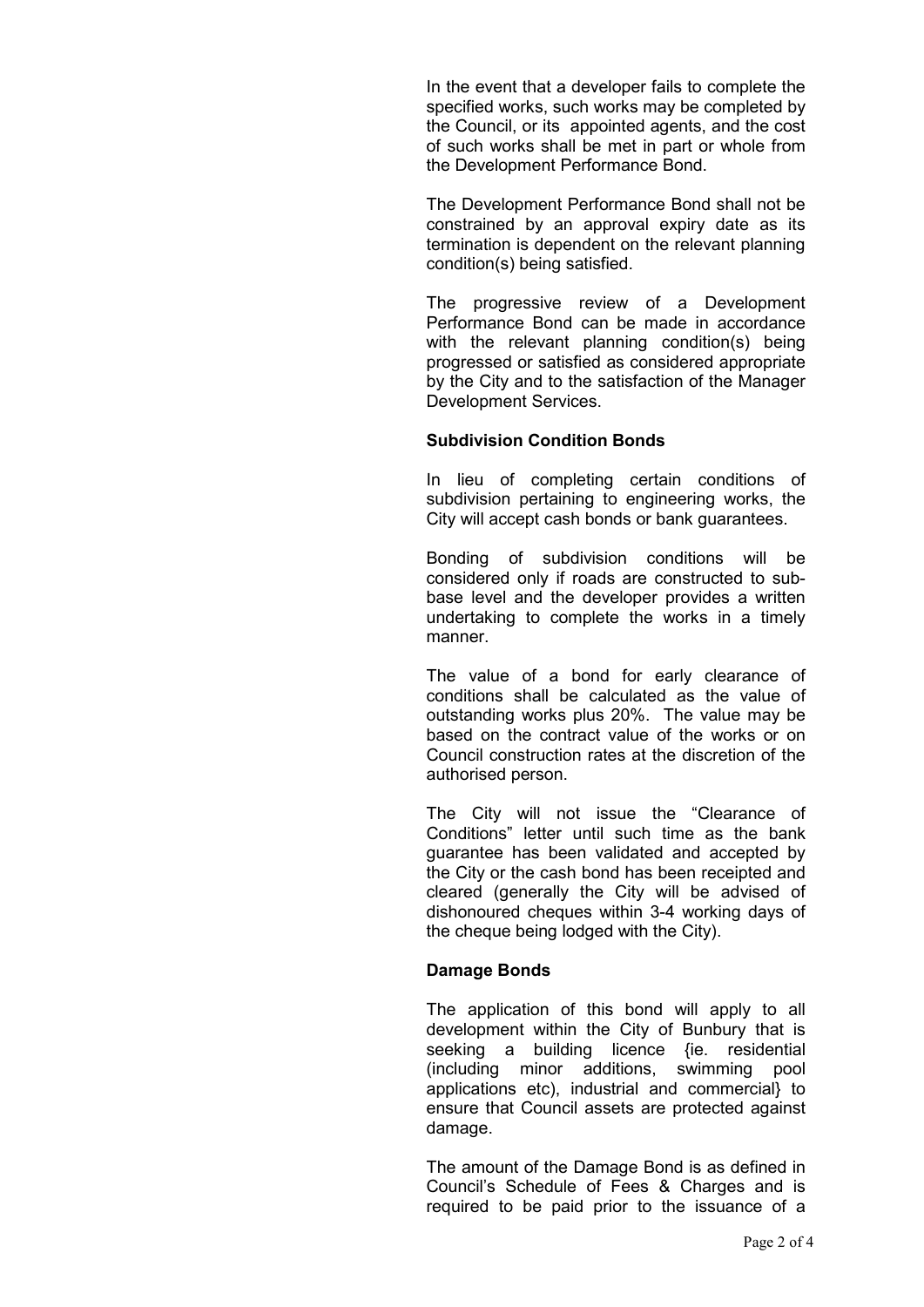building licence.

The City will accept a bank guarantee or cash bond. Until such time as the bank guarantee has been validated and accepted by the City or the cash bond has been receipted and cleared (generally the City will be advised of dishonoured cheques within 3-4 working days of the cheque being lodged with the City), the building licence will not be issued.

The condition of all Council assets adjacent to the property where the development is occurring including landscaping, paths, drainage pits shall be noted at the commencement of works.

Any damage to the assets shall be made good by the developer to the satisfaction of the relevant Council Manager prior to refunding the bond. Council officers may require a site inspection to assess the condition of assets prior to refunding a bond.

If satisfactory arrangements for reinstatement of damage are not made by the applicant within 14 days of receiving notice from Council, Council may reinstate the damage and deduct any costs incurred from the bond.

Urgent safety items may be reinstated or made safe by Council immediately at the applicants cost.

## **General Provisions Pertaining to Bonds**

- Stamp Duty must be paid on a Bank guarantee to validate it prior to its acceptance by the City.
- It is recommended that a specimen copy of the Bank Guarantee be provided to the City to ensure that the documentation is appropriate before it is finalised.
- Original bank guarantee documentation is to be retained by the City until such time as the conditions/works have been conditions/works have satisfied/undertaken.
- The City shall endeavour to return all cash bonds within 30 days of conditions/works having been satisfied/undertaken.
- The City shall endeavour to notify all associated parties within 30 days that the conditions/works have been satisfied/undertaken and that the Bank